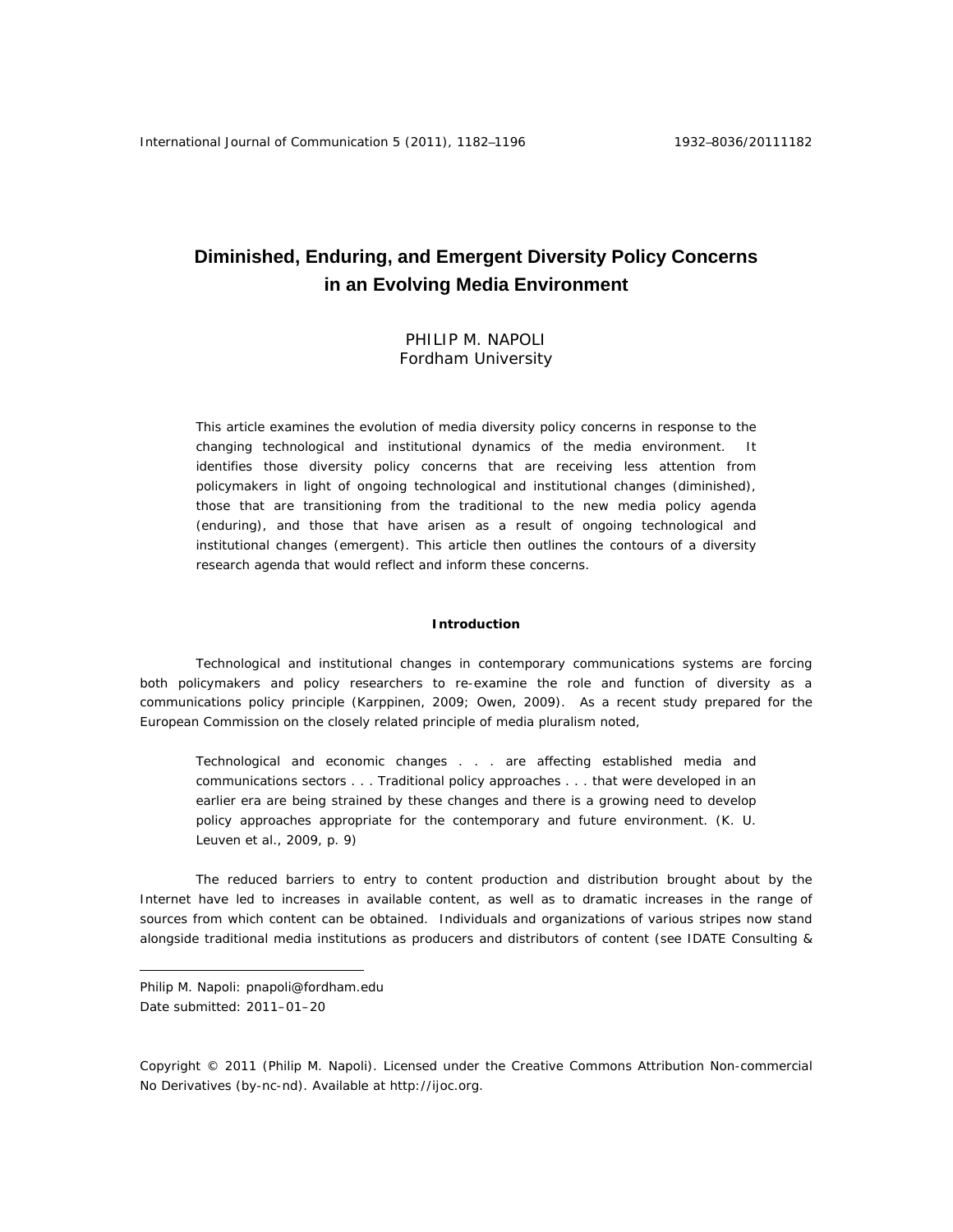Research, 2008; Napoli, 2010). On a superficial level, these technological developments address many of the concerns that provided the underpinnings of diversity-motivated regulations of traditional media institutions (Karppinen, 2009).

 However, even if technological change facilitates the achievement of traditional, established diversity policy objectives, this does not automatically negate the status of diversity as a fundamental communications policy principle. Rather, it means that policy interventions on behalf of diversity may no longer need to be as extensive as perhaps they once were, but that the relevant monitoring still needs to be conducted. Or as is perhaps more often the case when policymaking adapts to significant environmental or technological change, the points of observation and/or intervention need to be adjusted to better reflect changing environmental conditions (Karppinen, 2009). Such a shift may be a response to new, emergent threats to a particular policy principle that are a function of technological or environmental change, or they may be an effort to build upon the extent to which the principle can be employed to further enhance the public good beyond previously set objectives (see Karppinen, 2009).

 This article assesses the ongoing evolution of diversity as a communications policy principle and how this evolution should affect research that seeks to address and inform the concerns of policymakers. Thus, this article employs a pragmatic, applied approach to assessing the current policymaking environment—in terms of exhibited shifts in diversity policy priorities—and then extracts from these observations a diversity research agenda that might resonate with, and serve, these reconfiguring policy priorities.

 The first section focuses on those diversity policy concerns that appear to be of diminished importance to communications policy makers. It considers how contemporary media system developments have, to some extent, diminished policy makers' concerns about concentration of media ownership in relation to diversity policy. The second section examines those media diversity concerns that endure in this new media environment, illustrating how concerns about cultural diversity and transnational content flows persist among policy-making bodies amid the ongoing reconfiguration of contemporary media systems. The emerging concerns addressed in the third section include the range of emerging userfocused diversity concerns that are related to media users' consumption and production of media content. The final section offers the contours of a media diversity research agenda that would respond to these shifting media diversity policy priorities.

# **Diminished Diversity Policy Concerns: The Decoupling of Media Concentration and Diversity**

Although diversity is a rich and multifaceted communications policy-making principle (see Napoli, 1999), over time it has become increasingly tied to concerns about concentration of media ownership (Napoli & Gillis, 2006). These concerns are both national and international in orientation (e.g., see Just, 2009; Noam, 2009). That is, concerns about the effects of concentration of media ownership on various manifestations of diversity have been directed at content flows within individual geographic areas (local markets, individual countries) as well as at content flows across geographic borders (e.g., cross-national content flows or national versus local content availability in local markets; see Gershon, 1996).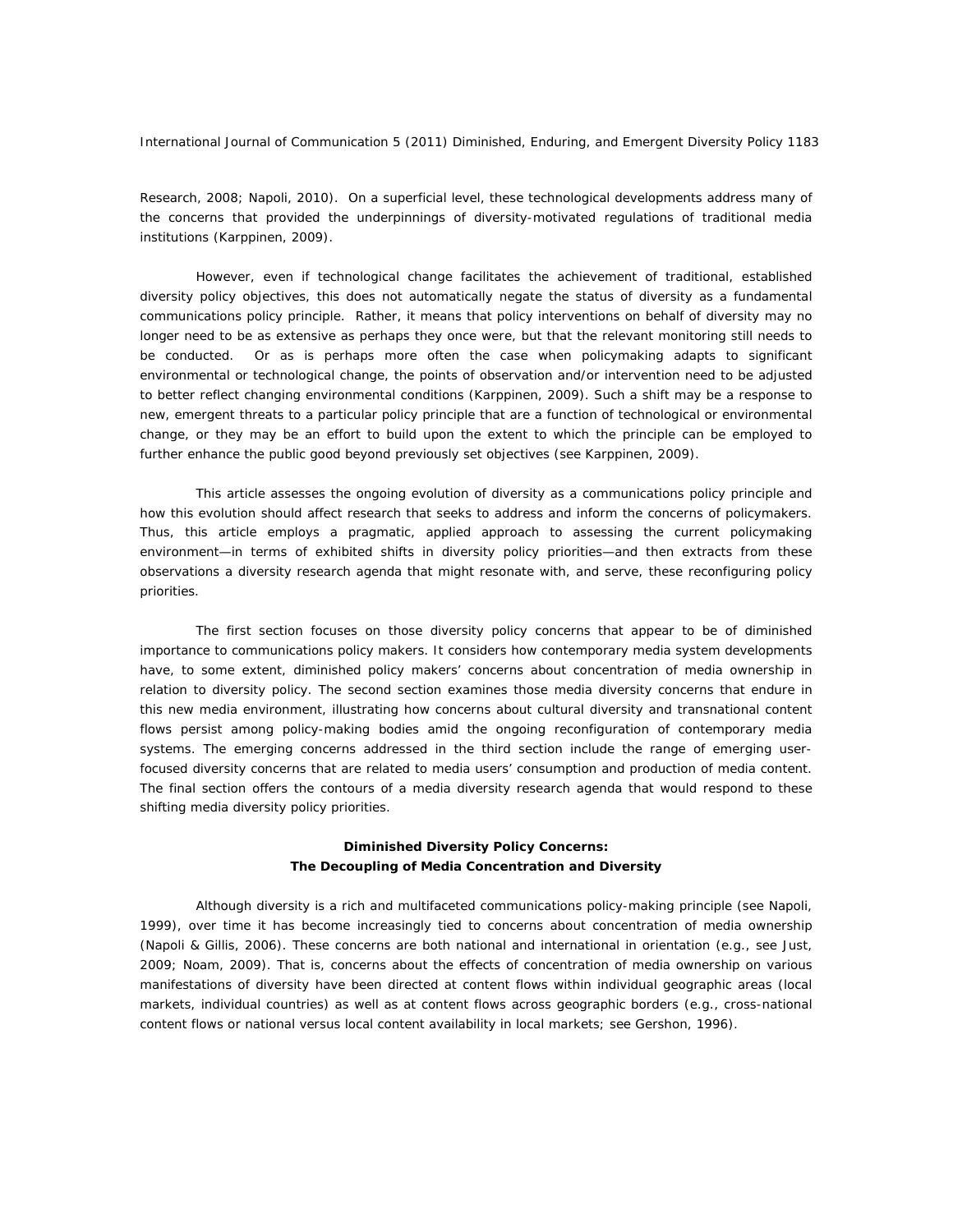As the Internet began to dismantle and reconfigure many aspects of our traditional media system, these concerns about ownership concentration peaked with, for example, the highly contentious 2003 FCC review of its media ownership regulations in the United States (FCC, 2003), the subsequent successful court challenge to this decision (*Prometheus Radio Project vs. Federal Communications Commission,* 2004), and in Europe, the 2007 issuance by the European Commission of the Audiovisual Media Services Directive (see Helberger, 2008).

It is noteworthy that the European Commission (2007) sought to extend its diversity objectives into the new media space (McGonagle, 2008), while the FCC (2003) used the presumed diversity available online as a rationale to scale back its pursuit of diversity objectives in the traditional media space (see Burri-Nenova, 2007; Napoli & Gillis, 2006). These divergent approaches highlight the ongoing debates over whether policy principles established within the traditional media realm should be extended into new media contexts and whether the characteristics of the new media environment inherently solve the concerns that traditionally defined diversity-motivated media policies (e.g., see Napoli, 2009; Owen, 2009).

Recent technological and economic developments have recast the traditional concerns about concentration of media ownership and its relationship to diversity policy for a number of reasons. First, to date, the dynamics of the new media environment have undermined the business models of most media industry sectors and organizations that have been the focal point of concern about ownership concentration. The business models of traditional media companies have been damaged in both marketplaces in which the economics and strategy of media industries traditionally have been based—the sale of content to audiences and the sale of audiences to advertisers. It is certainly questionable whether it is appropriate or advisable for policy makers to try to preserve outdated media business models (see Napoli, 2009); however, there remain legitimate concerns about whether the evolutionary path that contemporary media systems are following best serves the information needs of citizens and the needs of a well-functioning democracy (e.g., Knight Commission on the Information Needs of Communities in a Democracy, 2009).

As a result, policy makers appear increasingly willing to consider ownership concentration as a mechanism for preserving traditional media organizations and maintaining their contributions to the media system and/or no longer see ownership concentration as a problem requiring regulatory intervention (see Karppinen, 2009; Owen, 2009). In the United States, both the Federal Communications Commission (2010a, 2010b, 2011) and the Federal Trade Commission (2009, 2010) have conducted evaluations of the state of the U.S. media system and the appropriateness of various policy responses. Underlying these evaluations is the question of whether limitations on concentration of media ownership are necessary or desirable in today's media environment. Even staunch advocates of media ownership regulations, such as FCC Commissioner Michael Copps, have begun to relax their stance in the face of the economic declines of traditional media sectors such as the newspaper and broadcast television industries (Eggerton, 2009).

The FCC's ongoing iteration of its quadrennial media ownership policy review (see FCC, 2010b) is taking place amid what appears to be substantially less scrutiny and publicity than was present in previous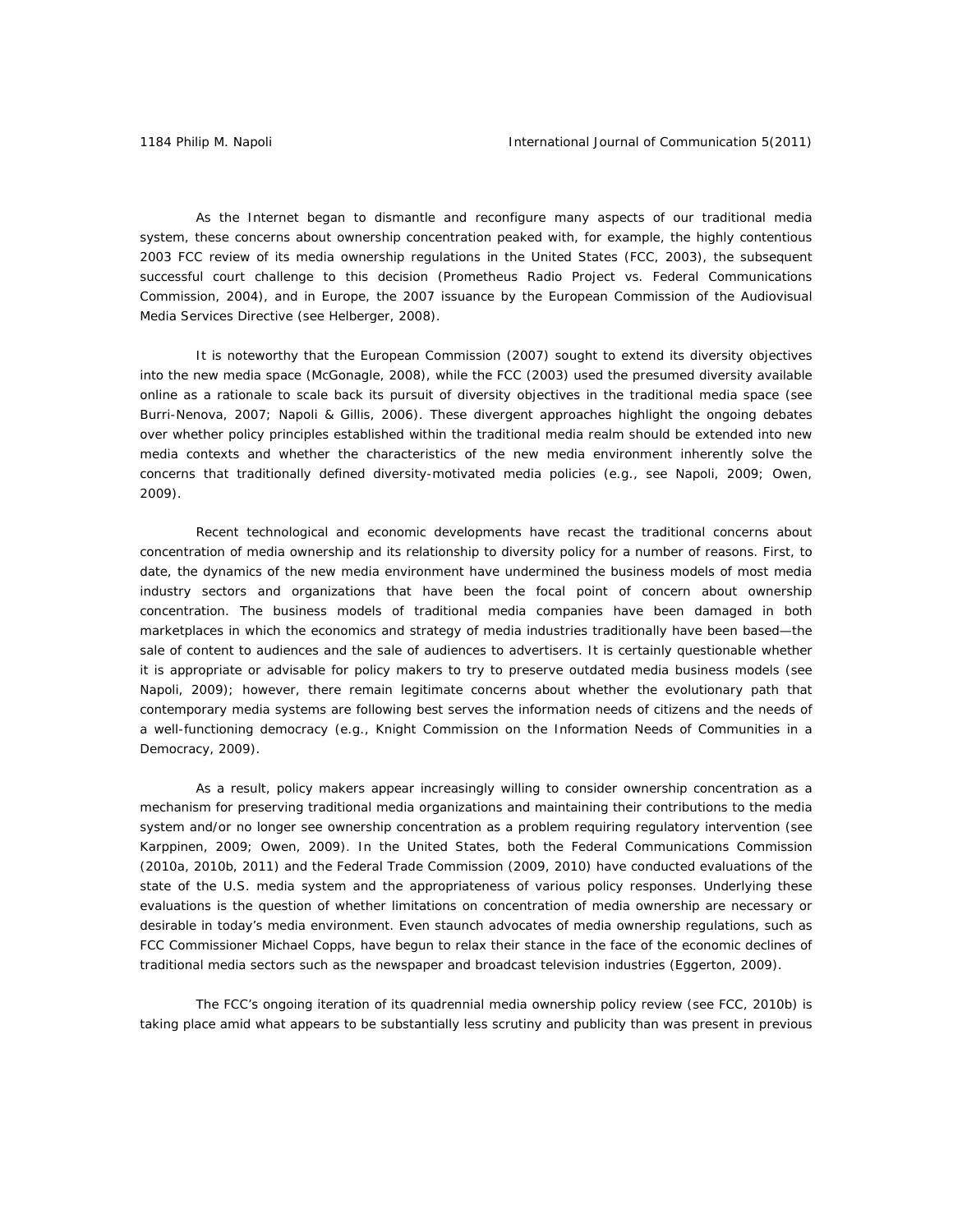iterations; and, according to some insider accounts, the Commission's initial plans to establish a comprehensive empirical record were scaled back. It seems plausible that this iteration of the media ownership proceeding could produce further relaxations of existing ownership rules (e.g., of newspaperbroadcast cross-ownership rules) premised largely on the need to preserve the professional production of news and public affairs content in an environment in which the established economic models of professional journalism are being undermined.

 It is important to emphasize that the goal here is not to address whether negative effects of concentration of media ownership were addressed by technological changes; whether allowing greater concentration of ownership provides an effective solution to the economic hardships confronting traditional media organizations; or whether preserving traditional media enterprises is an appropriate policy goal. The key point here is that, from the standpoint of "policy windows" and the role they play in the dynamics of policymaking (see Kingdon, 2002), it seems that the window is being closed by the technological and economic developments affecting the media system.

The bottom line is that policy makers' focus on media ownership as a central element of their concerns about media diversity is on the wane. In today's media diversity policy discourse, ownership is only one component of a shifting and expanding conversation about contemporary media production, distribution, and consumption dynamics.

## **Enduring Diversity Policy Concerns: Cultural Diversity**

Some established media diversity policy priorities are transitioning in parallel with the technological and institutional transitions underway in our media system. Consider the notion of cultural diversity, a well-established manifestation of the diversity principle in the communications sector (UNESCO, 1995, 2002). According to UNESCO (1995), cultural diversity is defined as

the manifold ways in which the cultures of groups and societies find expression. . . . Cultural diversity is made manifest not only through the varied ways in which the cultural heritage of humanity is expressed, augmented, and transmitted through the variety of cultural expressions, but also through diverse modes of artistic creation, production, dissemination, distribution and enjoyment, whatever the means and technologies used. (Article 4, no. 2)

One concern about cultural diversity is that its migration from the traditional media space to the new media space has to do with concerns about cross-border content flows and the extent to which content produced within a select few nations can come to dominate the audience attention and markets of other countries (Norris & Engelhart, 2008). This concern about "national diversity" (i.e., the extent to which a multitude of national cultures remain vibrant and resistant to submersion beneath a few dominant cultures; see Norris & Engelhart, 2008) is persistent—and perhaps even intensified—given the greater challenges to limiting the cross-border flows of content that characterize the contemporary media environment.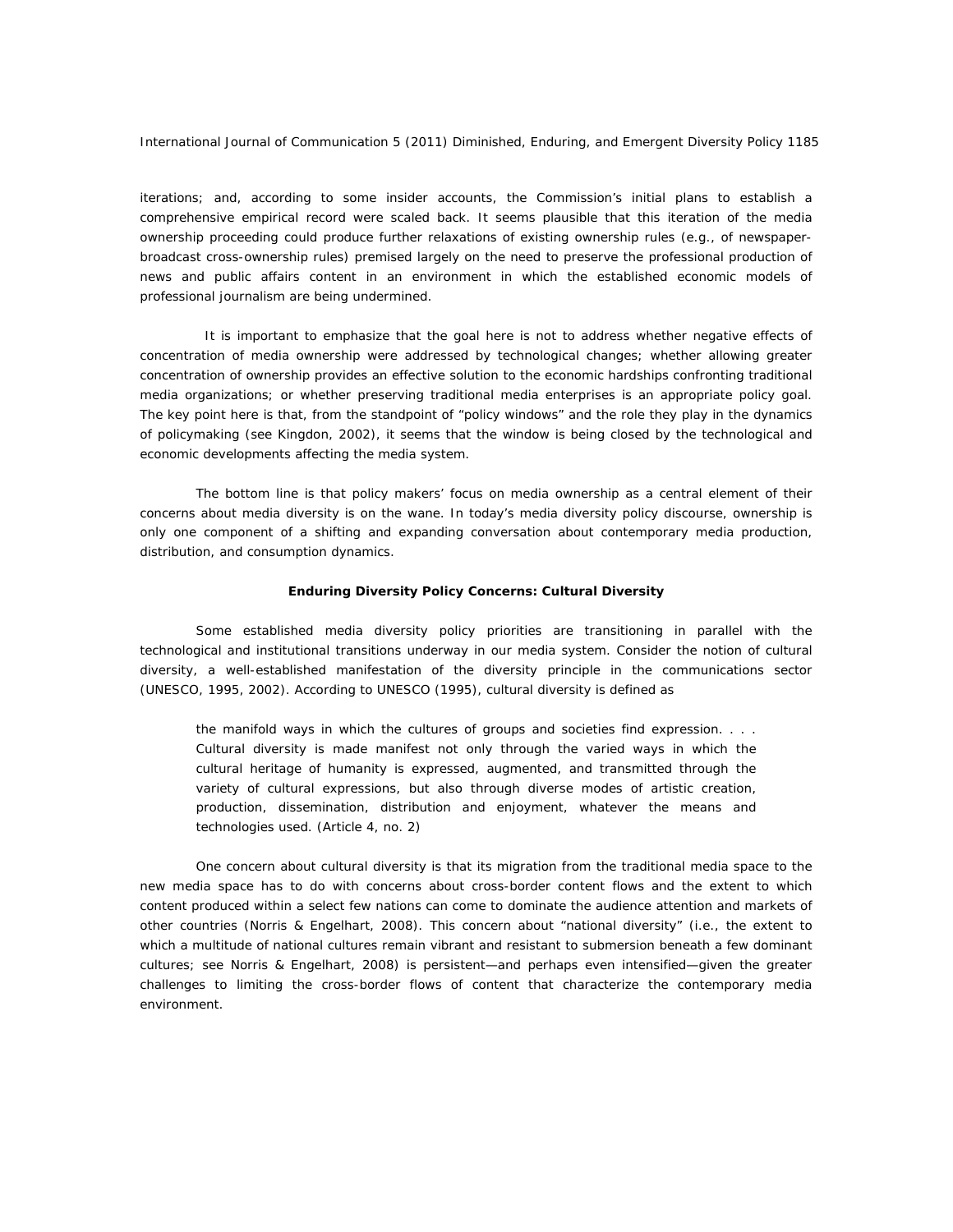Europe has seen the elimination of national-level restrictions affecting the flow of programming across European nations and the imposition of restrictions on the amount of non-European media content that can be distributed (see Burri-Nenova, 2007; Council of the European Commission, 1989). These efforts began with the *Television Without Frontiers Directive*, implemented in 1989, which sought to create a single European television market by eliminating restrictions that individual countries had placed on the importation of other European television networks, channels, and programming, but which also imposed quotas on the amount of non-European content that could be transmitted (see Council of the European Commission, 1989).

The subsequent refinement of the Television Without Frontiers Directive—the Audiovisual Media Services Directive (Council of the European Commission, 2007)—extended the TWFD regulatory apparatus into the new media space, using the terminology "non-linear audiovisual media services" in reference to various forms of online content provision. However, the Council of Europe conspicuously refrained from imposing the quota system on online content providers, raising questions in some quarters about whether a meaningful policy commitment to cultural diversity had been established in the new media space (Burri-Nenova, 2007).

This hesitancy to apply quota mechanisms to online content flows arose from uncertainty as to whether such mechanisms would effectively preserve and promote cultural diversity, as opposed to from a lack of concern about cultural diversity. Burri-Nenova (2007) noted the following:

The effects of a quota mechanism for non-linear services are quite unpredictable and may even have diametrically opposed outcomes. A first outcome is that consumers (being empowered by technology) would simply not choose European works and thus render any investment/catalogue quota ineffective. Another, rather different option is an application of the so-called "Long Tail" theory. This means that in the new environment of indefinitely diverse media, the consumer selection will constantly generate new and/or niche products. . . . Consumers will be stimulated to consume products that would otherwise not be available to them . . . and will thus induce markets to offer new types of content. . . . This may ultimately lead to a higher share of available and effectively consumed European works, which, if realized, will be a genuine expression of cultural diversity. (pp. 1709-1710)

This uncertainty about the effects of the contemporary dynamics of media distribution and consumption on the prospects for a particular form (in this case, European-originated) of content is borne out in the empirical literature that seeks to confirm or refute the presence of the long tail effects that Anderson (2006) postulated (e.g., Elberse, 2008; also see Napoli, 2011, for a detailed assessment of this literature). It remains unclear whether a media environment of unprecedented choice and sophisticated tools for identifying and accessing relevant content helps or hurts the prospects for content that has not traditionally resided in the "head" (Napoli, 2011). The key point is that cultural diversity concerns endure in today's media environment, though there remains substantial uncertainty about the most effective mechanisms for protecting and promoting it.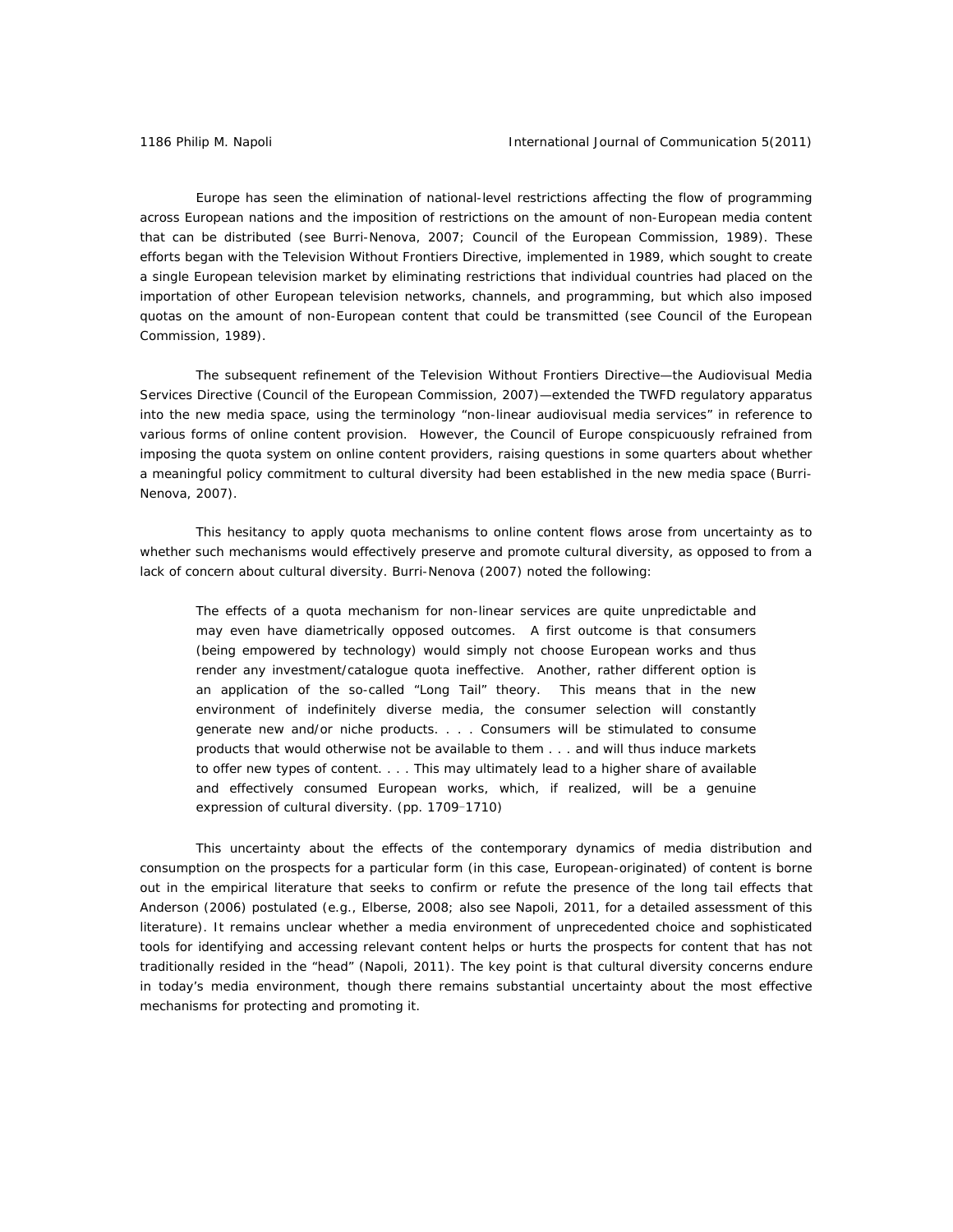In transitioning to this evolving media environment, the notion of cultural diversity has evolved as well. For instance, concerns about the diversity of languages available in media content has emerged as a prominent extension of traditional cultural diversity concerns, as online access and distribution become increasingly central to the media system. Looking, for instance, at the discourse surrounding Internet governance and at the debates and discussions at the center of the United Nations' annual Internet Governance Forum, the bulk of the diversity-related discussions have focused on the linguistic diversity of the content available online, and the bulk of these discussions are grounded in normative concerns about cultural diversity (Napoli, 2008).

The primary concern here has been that, for some Internet users, the potential benefits of the tremendous variety of content options available online from a vast array of sources essentially run aground against the fact that the information is not available in the user's native language. According to recent estimates by the Internet Governance Forum's Dynamic Coalition on Linguistic Diversity (2010), "there are more than 6,000 languages in the world, though only about 350 are available in digital formats." From numbers such as these arise concerns about whether desired standards of cultural diversity (as reflected in online linguistic diversity) are being met; and whether there is a role for policy makers to play, given that the level of linguistic diversity found online is not only a function of the linguistic diversity of the population of Internet users (a digital divide-related issue), but also a function of the processes and protocols associated with how domain names and numbers are registered by ICANN (Napoli, 2008).

As should be clear, concerns about cultural diversity encompass the media user's ability to engage with communications technologies in terms of both consumption and expression, as reflected in the UNESCO's definition. The normative underpinnings of efforts to enhance online access and participation for marginalized groups are seen in terms of diversifying the range of individuals and viewpoints that participate in the online public sphere, as well as in terms of the degree of access to important information sources that the members of these groups have. Again, as was the case with the media ownership discussion, the goal here is not to address whether these are appropriate points of focus for policy makers, but rather to illustrate that such concerns are crystallizing into a distinctive point of focus in the diversity policy discourse in which the unit of analysis is more granular than has ever been the case in the realm of media diversity policy. This emergent emphasis on user-focused diversity is discussed next.

#### **Emergent Diversity Policy Concerns: User-Focused Diversity**

Today, policy discussions are developing around the changing relationship between media audiences and the media technologies and content providers that they access. This discussion is driven largely by an increasingly interactive, on-demand media environment and by the explosive growth of various forms of user-generated content and the tools via which such content can be easily disseminated and accessed. Diversity policy concerns are de-institutionalizing*,* as the focus among policy makers and policy analysts is extending beyond the traditional boundaries of defined media institutions and encompassing media users, as well as their media consumption and production activities.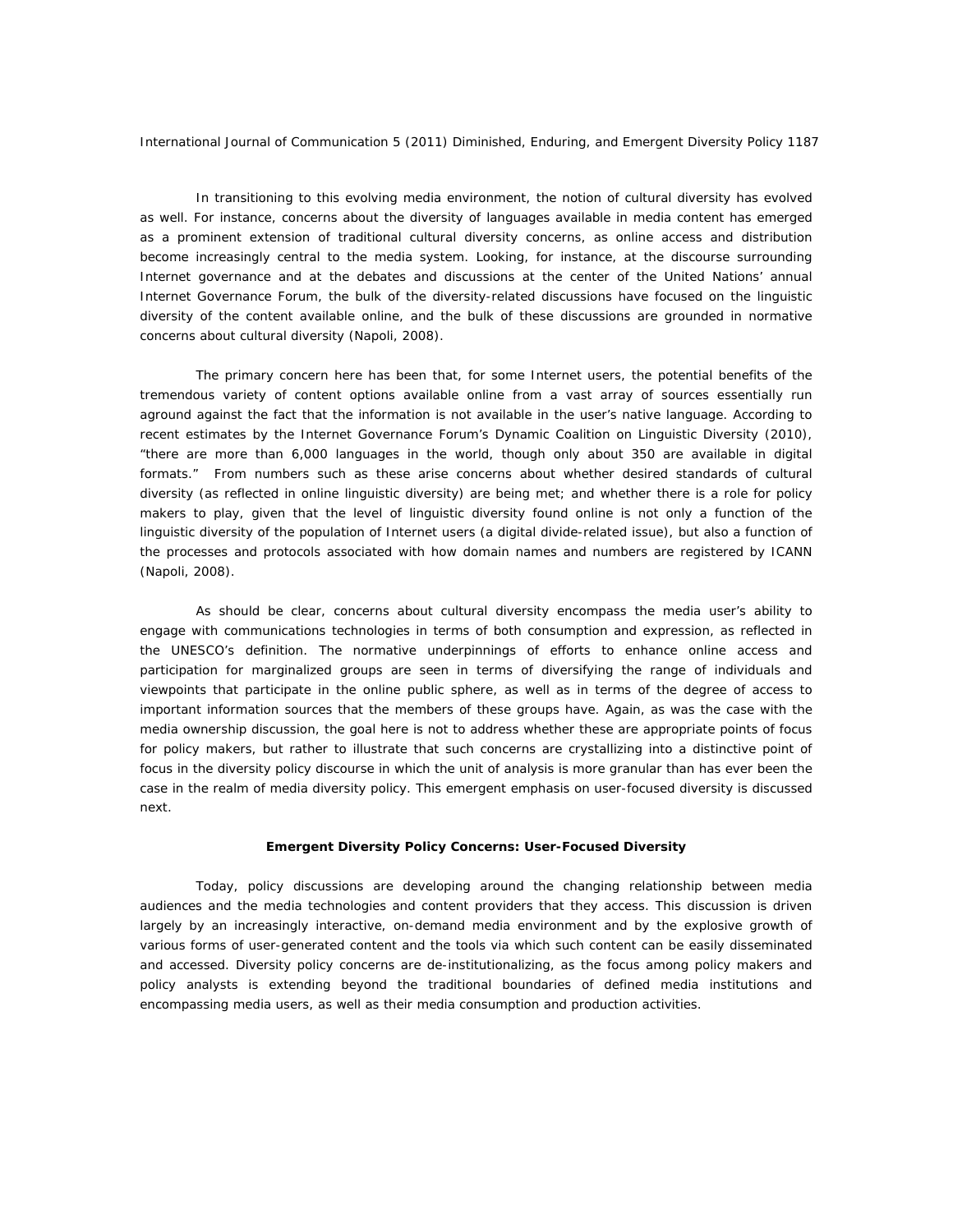The term *user-focused diversity* is being employed here to capture the more granular analytical lens that is finding its way into diversity policy discourse. The sphere of diversity policy is extending beyond its traditional, institutionally-focused boundaries, thereby incorporating concerns that have long resided at the margins of mainstream diversity policy priorities.

Policymaking has begun to take into account today's more empowered media user (see, e.g., Organisation for Economic Cooperation and Development, 2007). As Helberger (2008) notes in relation to European media policymaking,

The changing role of viewers of audiovisual content was one of the driving factors that lead to the amendment of the original Television Without Frontiers Directive (now: Audiovisual Media Services Directive). On the one hand, the directive acknowledges that the information seeking habits of viewers are changing, viewers look more actively for information. . . . On the other hand, it concludes that viewers have more choices and possibilities to influence the audiovisual contents that they receive; they are not any longer the powerless viewers they used to be. (p. 9)

 Similarly, research that informs policymaking is beginning to address concerns about the extent to which the audience-empowering capabilities of contemporary communications systems are being realized. For instance, the European Union's ambitious and multifaceted Media Pluralism Monitor considers traditional indicators of the health of a media ecosystem—diversity of media ownership, viewpoints, and content types—and also indicators related to the extent to which the following occur: (a) traditional media engaging with new media; (b) online media platforms supporting public participation and citizens; and (c) citizens groups engaging in online political activity (K. U. Leuven et al., 2009).

The FCC's (2011) wide-ranging Future of Media proceeding was primarily concerned with the future role and function of traditional institutional media such as broadcast and cable television, radio, and newspapers. But here again, policy makers also are extending into the realm of the production activities of individual media users. For example, the Commission asked questions such as: "How can communities best make use of citizens' talents and interests in the creation, analysis, curating, and sharing of information" (FCC, 2010a, p. 4)?

What role will and should user-generated journalism play? In what ways can it improve upon traditional journalism, and in what ways can it not substitute for traditional journalism? How can the quality and effectiveness of citizen journalism be further improved? (FCC, 2010a, p. 8)

 These questions extend beyond the FCC's traditional regulatory mandate to preserve and promote competition, localism, and diversity, yet the Commission clearly considers them relevant to the achievement of these goals. What answers and policies these questions might yield is less certain. The FCC's (2011) Future of Media report was notable for its hesitancy to put forth any ambitious policy interventions that directly addressed the provocative questions raised in its initial inquiry (i.e., FCC, 2010a). It remains debatable whether policy makers should intervene to enhance either the diversity of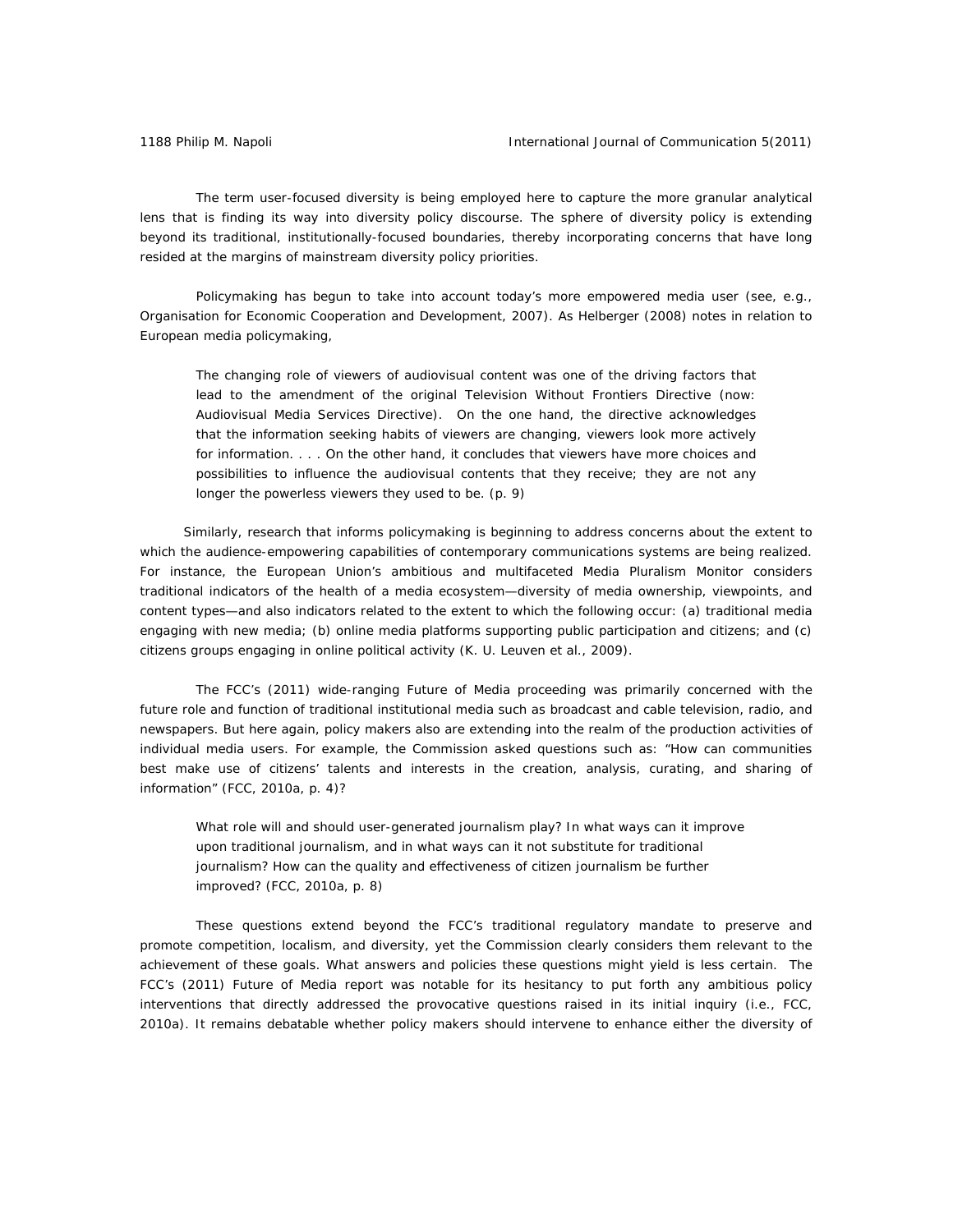media users by empowering new participants in the media system or the audience access to the growing output of content generated by individual (rather than institutional) producers (see Helberger, Leurdijk, & de Munck, 2010).

Finally, a growing concern within contemporary communications policy discourse involves the extent to which increases in the diversity of sources and content that are facilitated by the tremendous bandwidth and diminishment of traditional gatekeepers that characterize many new media platforms affect the consumption dynamics of individual media users.

Some policy-making bodies traditionally factor questions of exposure diversity into their analytical calculus. The Netherlands' Media Authority, for instance, actively assesses the extent to which a diversity of content is both produced and consumed (van Cuilenburg, 2002). Concerns in this vein also began to emerge within the FCC's 2003 media ownership proceeding, when the Commission tried to factor individual media outlets' potential audience reach into their calculus for determining each outlet's overall contribution to diversity. Ironically, the FCC was rebuked by the U.S. Court of Appeals for the Third Circuit for neglecting each outlet's actual audience reach (*Prometheus Radio Project vs. Federal Communications Commission,* 2004; Napoli & Gillis, 2006).

In the FCC's Future of Media proceeding, the Commission asked a range of questions that reside at the intersection of the diversity principle and the dynamics of users' media exposure patterns. For instance, the Commission asked, "Are media consumption patterns different in minority communities" (FCC, 2010a, p. 4)? This question addresses the possibility that diversity of exposure could be a function of the demographic diversity of the media users. The Commission also asked whether:

Compared to earlier decades, are Americans more or less likely to seek and find more specialized media (*i.e.*, that focused on a specific topic, appealing to a specific demographic group, or promoting a similar ideology or worldview)? What are the positive and negative consequences of such patterns? (FCC, 2010a, p. 5)

These questions address the dynamics of how media users are navigating today's increasingly fragmented media environment. They reflect the ongoing debate over whether an environment of unprecedented choice in which users have access to increasingly sophisticated search, recommendation, and navigation tools is one in which media users actually diversify their media consumption (Anderson, 2006; Hindman, 2009). If so, is the possible fragmentation of audiences into specialized "silos" ultimately beneficial from both cultural and political standpoints (e.g., see,Sunstein, 2007; Webster, 2007)?

Questions of the relationship between technological change and the diversity of users' media consumption patterns also relate to contexts in which policy makers need to assess the practical significance of the availability of wide ranges of sources and content options. To what extent should the existence of this diversity matter if little of it is being consumed? The FCC (2010b) provocatively asked in its most recent media ownership proceeding, "As an alternative to measuring the 'supply' of content to assess viewpoint diversity, should we take a 'demand side' approach and utilize measures of audience satisfaction and media consumption as proxies for viewpoint diversity" (p. 22)? Similarly, with regard to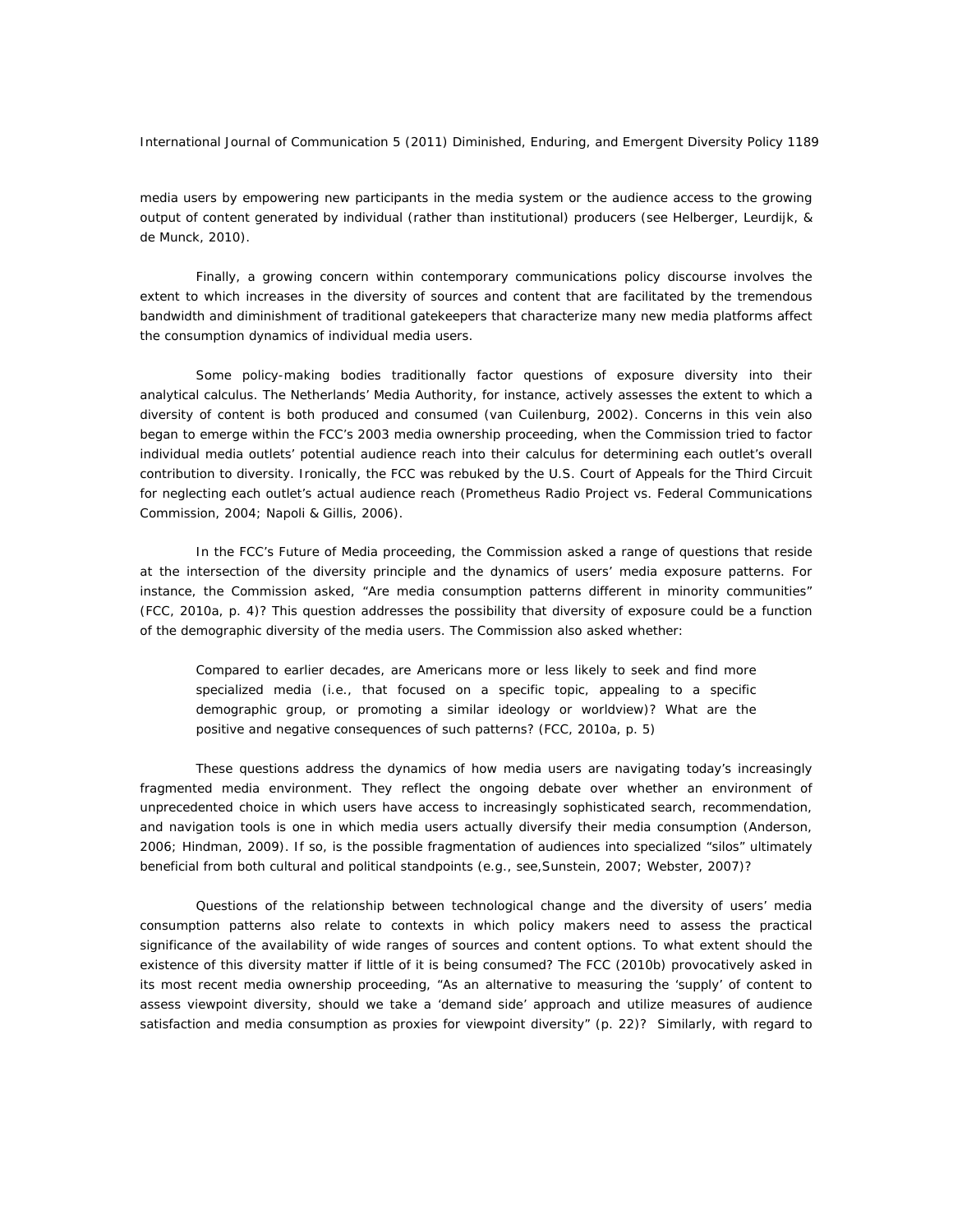assessing source diversity, the Commission also asked, "What role should consumer satisfaction or media consumption play in evaluating source diversity" (p. 23)? Employing such approaches could have dramatic implications, since the vast majority of available content would have little impact on any consumptionoriented diversity metrics, given the low levels of exhibited demand, as reflected in audience sizes (unless, of course, such content is considered in terms of its aggregate ability to attract audience attention; see Anderson, 2006).

Should the diversity of exposure be something that policy makers try to influence to produce a particular socially desired distribution of audience attention? Or should diversity function as a gauge for determining the extent to which the existence of diverse sources and content options should impact policy decision making? Either way, policy makers now recognize the need to understand the exposure patterns of media users in relation to diversity-motivated policies.

# **Toward a Reflective Research Agenda**

Given the diminished, enduring, and emergent diversity policy concerns in today's reconfigured media environment, what are the possible focal points for a research agenda that effectively reflects the predominant enduring and emergent diversity policy concerns?

The relationship between diversity research and diversity policy remains tenuous. The empirical research that informs diversity-motivated communications policies has received substantial scrutiny by scholars, advocacy groups, policy makers, and the courts (see Karppinen, 2006; Napoli & Gillis, 2006). It is doubtful that diversity research has adequately captured the complexities associated with translating traditional diversity concerns into useful analytical tools for policy decision making. As policy makers' diversity concerns continue to move toward new media platforms or are reconceptualized to reflect the altered dynamics of the contemporary media environment, diversity policy research should move beyond the traditional focuses on television program types, advertising, or audience market shares of different traditional media outlet owners.

The nature of the ongoing shift in policy makers' media diversity concerns suggests that the longstanding tradition of seeking to determine the nature of the linkage between the diversity of ownership of traditional media outlets and the diversity of content provided by these outlets has less resonance within the policy-making community. A cottage industry in such research emerged at the height of concerns about ownership concentration, but never adhered around widely accepted methodologies or conceptual definitions. Even research examining long-central questions about whether certain types of traditional owners perform "better" than do other types of owners in terms of criteria such as the provision of local news and public affairs content (e.g., see Crawford, 2007) is less valuable to policymakers today, unless the analytical frame is expanded to incorporate the broader media ecosystem in which such outlets operate (e.g., see Project for Excellence in Journalism, 2010).

 Today, empirical diversity assessments conducted for and by policy makers should move beyond the assessment of institutional structures and outputs, and better integrate "de-institutionalized" sources of ideas and viewpoints into the analytical calculus. There has been some progress in this direction in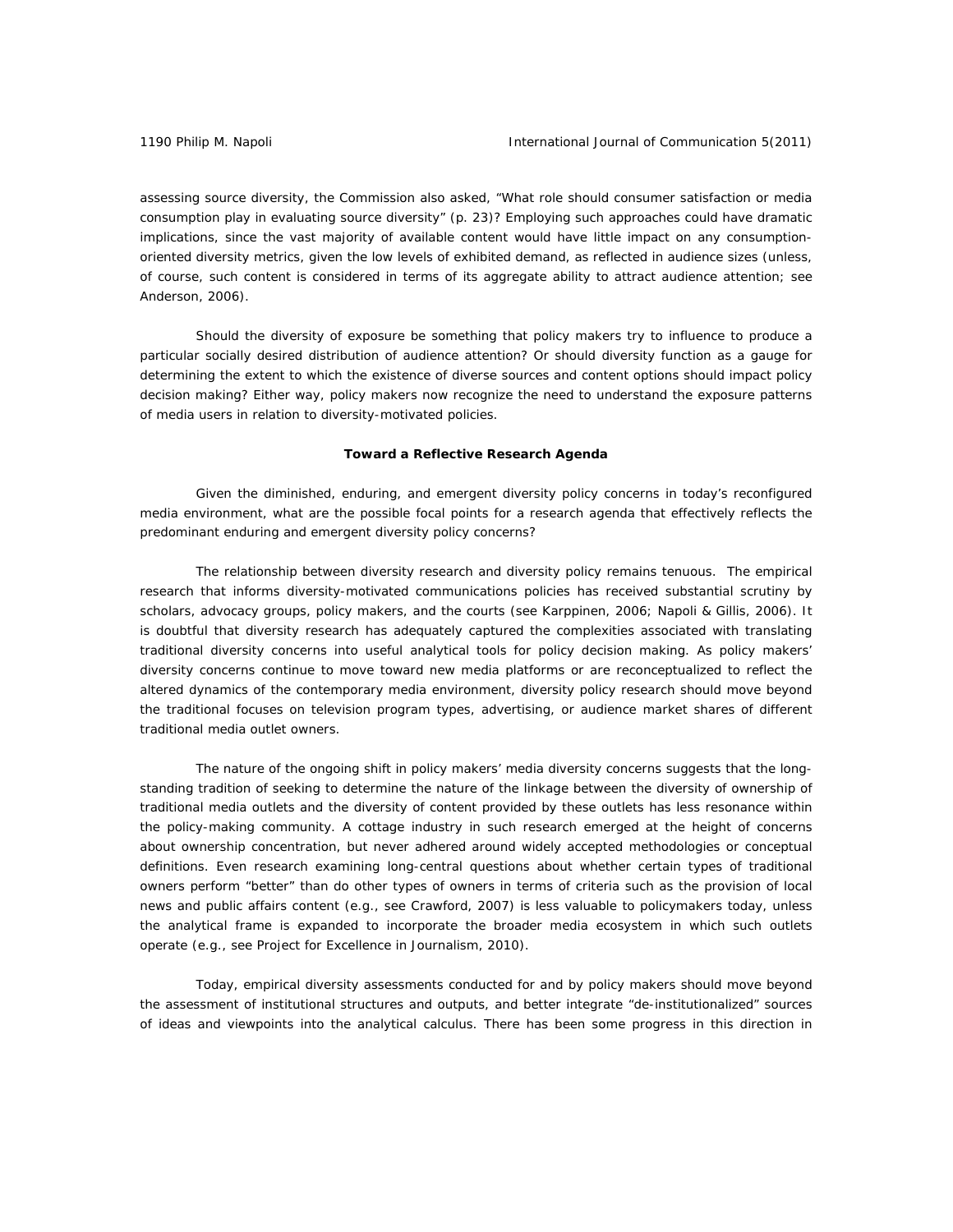some efforts to assess the state of linguistic diversity in the online realm (for a review, see Napoli, 2008), but even here, the methodological challenges have grown more complex, and more sophisticated research is needed to assure that the state of knowledge about linguistic diversity online keeps pace with the pace of technological and behavioral change (see Dynamic Coalition on Linguistic Diversity, 2010).

Moreover, research in this area has tended to ignore the extent to which online attention is distributed across a diverse array of linguistic groups (i.e., exposure diversity). This omission has been noted, but has not yet resonated strongly within either policy discourse or policy research (for exceptions, see Hindman, 2009; Pimienta, 2005). One UNESCO (2005) report on linguistic diversity on the Internet noted, "We can easily produce a random count of Internet pages by using any number of commercial search engines, but we cannot judge how often Web pages are read . . ." (p. 6).

One avenue of inquiry along these lines should involve applying Anderson's (2006) long tail template. Researchers should map the presence or absence of long tails in which, rather than the range of individual online content options serving as the X axis, the national points of origin for content would serve as the X axis instead. This approach could answer questions about audience attention online to content that originates in the United States and elsewhere. Does the traditional 80-20 rule of content consumption apply when the national bases of individual content producers/distributors serve as the central unit of analysis? Do long tail (Anderson) or winner-take-all (Hindman, 2009) patterns in the distribution of audience attention develop across the content produced and distributed from different national points of origin?

 This line of inquiry reflects persistent calls (e.g., see Napoli, 1999; Webster, 2007) for policy makers and policy researchers to pay more attention to the dynamics of audiences' media consumption. As Karppinen (2009) states,

One thing that seems evident . . . is that instead of analyzing only what is produced or what is available, more emphasis needs to be put on user competencies, questions of media usage, digital literacy, and other aspects related to exposure diversity. (p. 166)

A contemporary diversity research agenda also needs to address more than audiences' consumption behaviors and devote more attention to audiences' production and distribution behaviors. As noted by a recent Council of Europe report (2008) on measuring media diversity,

It would . . . be useful to explore the use and creation of media by the audience, which is changing with the new technologies, and examine if it is nowadays enough to offer what has traditionally been considered important information for a democracy. (p. 13)

Policy makers need detailed portraits of what types of individuals are producing what types of content and of what types of individuals are not taking part in the online public sphere, as well as information on the technological or institutional impediments that hamper various forms of online participation.

And future research should develop points of intersection and integration between traditional media organizations and individual media users/content producers. The structure, operation, and practices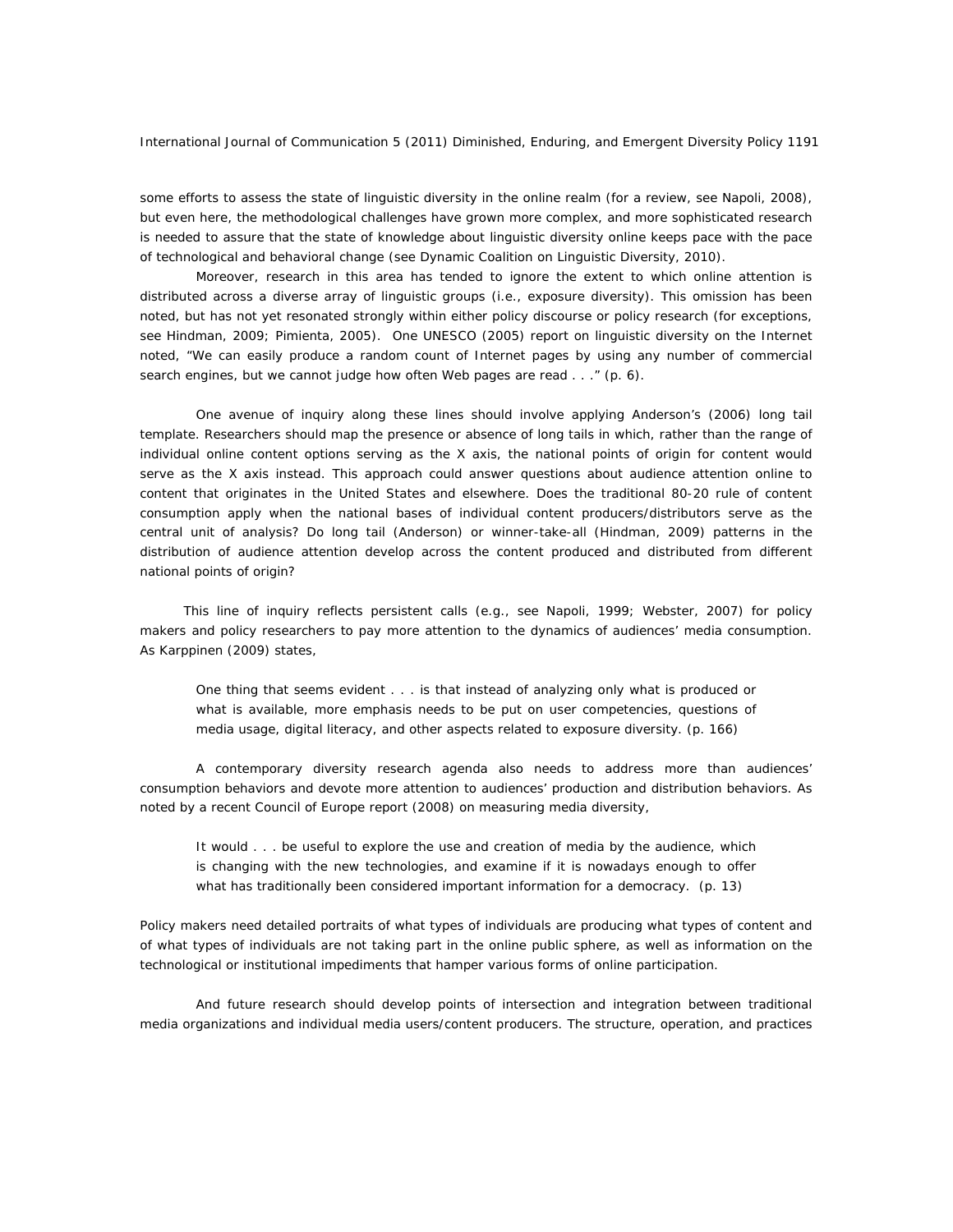of the various online platforms through which media organizations aggregate, monetize, and often analyze the output of individual media users represent an important nexus between old and new media systems and between old and new media diversity policy concerns.

# **Conclusion**

 Media diversity policy priorities are evolving in conjunction with the technological, economic, and institutional developments affecting our media system. To some extent, media ownership concentration is moving from the center to the periphery of the media diversity policy agenda. Other traditional media diversity policy concerns are enduring in the new media space, where they reside alongside new, emerging concerns that are a byproduct of fundamental and dramatic reconfigurations of contemporary media systems. As a result, there are multiple avenues for future research to address and inform the evolving diversity policy concerns of this digital media age.

 For media diversity researchers, conducting research that effectively addresses the concerns of policy makers has always been challenging, given the complexities inherent in operationalizing a multifaceted policy principle such as diversity on a scale that allows policy makers to feel comfortable acting on the results. As this analysis clearly suggests, these challenges are becoming more pronounced, as the structure of media systems and the dynamics of content flows grow more complex and as the analytical lens employed by policy makers expands across more media platforms and across an increasing range of mediated activities.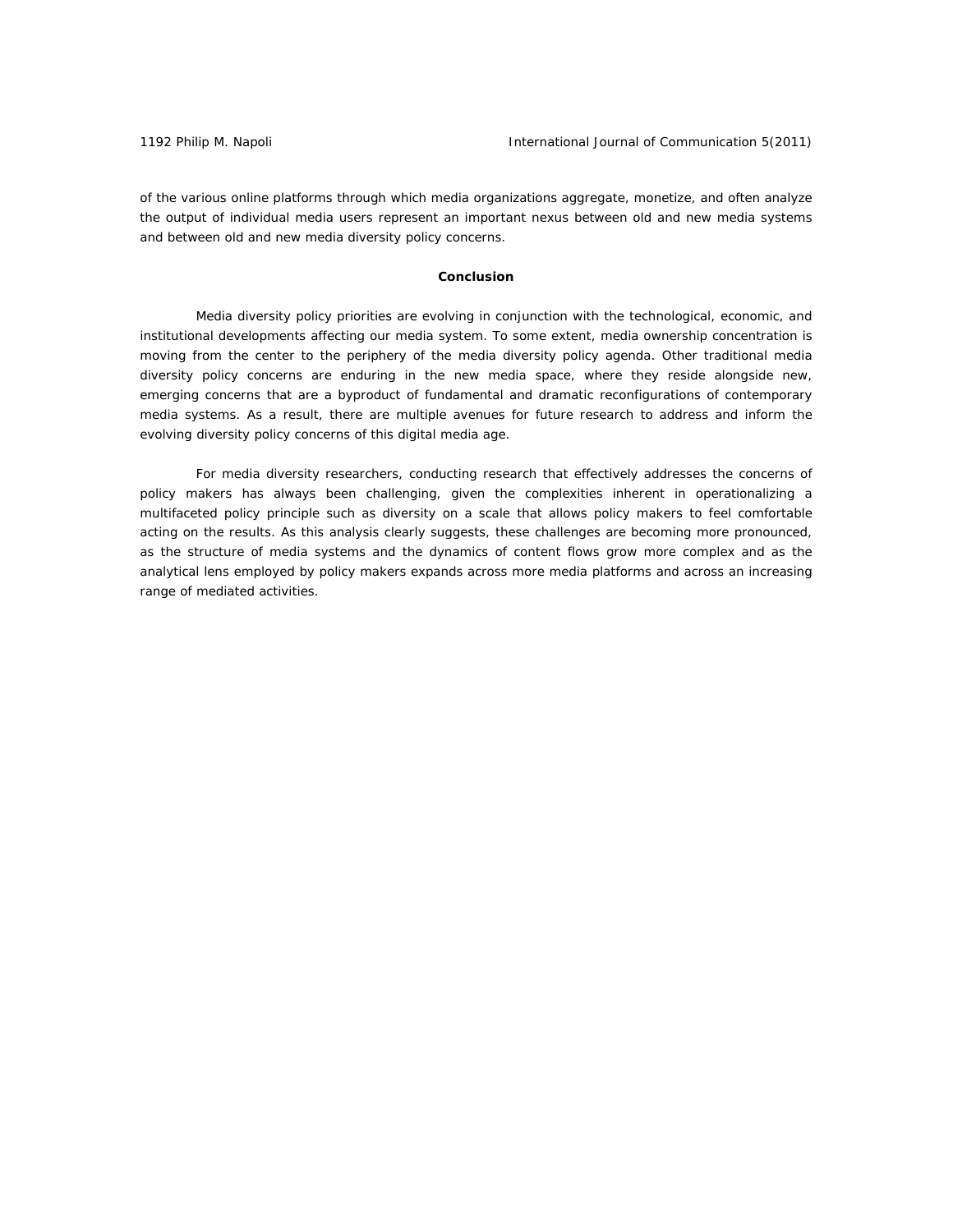# **References**

Anderson, C. (2006). *The long tail: Why the future of business is selling more of less.* New York: Hyperion.

- Burri-Nenova, M. (2007). The new audiovisual media services directive: Television without frontiers, television without cultural diversity. *Common Market Law Review*, *44*, 1689‒1725.
- Council of Europe. (2009, June). *Methodology for monitoring media concentration and media content diversity*. Report prepared by the Group of Specialists on Media Diversity (MC-S-MD), November 2008. Strasbourg: Council of Europe.
- Council of the European Commission. (1989). *Television without frontiers directive* (89/552/EEC). Retrieved from http://eur-lex.europa.eu/LexUriServ/site/en/consleg/1989/L/01989L0552- 19970730-en.pdf
- Council of the European Commission. (2007). *Audiovisual media services direct*ive (2007/65/EC). Retrieved from http://eurlex.europa.eu/LexUriServ/LexUriServ.do?uri=OJ:L:2007:332:0027:0045:EN:PDF
- Crawford, G. S. (2007*). Television station ownership structure and the quantity and quality of TV programming*. Federal Communications Commission Media Ownership Study #3. Retrieved from http://hraunfoss.fcc.gov/edocs\_public/attachmatch/DA-07-3470A4.pdf
- Dynamic Coalition on Linguistic Diversity. (2010). *Internet Governance Forum meeting transcript*. Retrieved from http://www.intgovforum.org/cms/component/content/article/102 transcripts2010/691-dc1-icann

Elberse, A. (2008). Should you invest in the long tail? *Harvard Business Review*, July/August, 88-96.

- Eggerton, J. (2009, March 26). Copps: FCC may need to revisit newspaper/broadcast cross-ownership. *Broadcasting & Cable.* Retrieved from http://www.broadcastingcable.com/article/190754- Copps\_FCC\_May\_Need\_To\_Revisit\_Newspaper\_Broadcast\_Cross\_Ownership.php
- Federal Communications Commission. (2003*). 2002 biennial regulatory review: Review of the Commission's broadcast ownership rules and other rules adopted pursuant to section 202 of the Telecommunications Act of 1996* (18 FCC Rcd 13620).
- Federal Communications Commission. (2010a). *FCC launches examination of the future of media and the information needs of communities in the digital age: Comments sought*. Retrieved from http://hraunfoss.fcc.gov/edocs\_public/attachmatch/DA-10-100A1.pdf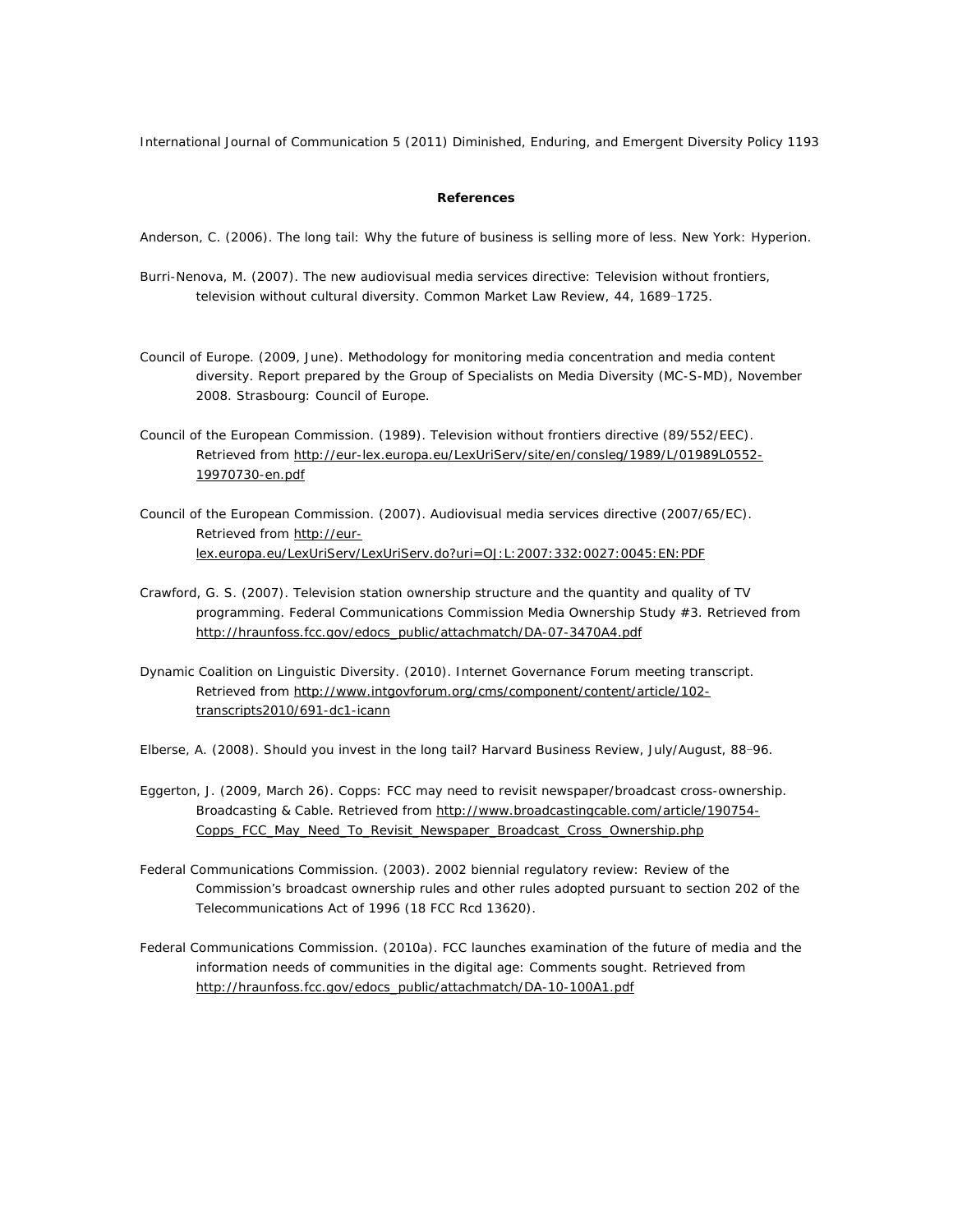- Federal Communications Commission. (2010b). *2010 quadrennial regulatory review review of the Commission's broadcast ownership rules and other rules adopted pursuant to section 202 of the Telecommunications Act of 1996*. Retrieved from http://hraunfoss.fcc.gov/edocs\_public/attachmatch/FCC-10-92A1.pdf
- Federal Communications Commission. (2011). *The information needs of communities: The changing media landscape in a broadband age*. Retrieved from http://transition.fcc.gov/Daily\_Releases/Daily\_Business/2011/db0609/DOC-307406A1.pdf
- Federal Trade Commission. (2009). *From town criers to bloggers: How will journalism survive the Internet age*? Notice announcing public workshops and opportunities for comment. Retrieved from http://www.ftc.gov/os/2009/09/090930mediaworkshopnotice.pdf
- Federal Trade Commission. (2010). *Potential policy recommendations to support the reinvention of journalism*. FTC staff discussion draft. Retrieved from http://www.ftc.gov/opp/workshops/news/jun15/docs/new-staff-discussion.pdf
- Gershon, R. (1996). *The transnational media corporation.* New York: Routledge.
- Helberger, N. (2008). From eyeball to creator—Toying with audience empowerment in the Audiovisual Media Services Directive. *Entertainment Law Review*, 6, 128-137.
- Helberger, N., Leurdijk, A., & de Munck, S. (2010). User generated diversity: Some reflections on how to improve the quality of amateur productions. *Communications & Strategies*, 77, 55-77.
- Hindman, M. (2009). *The myth of digital democracy.* Princeton, NJ: Princeton University Press.
- IDATE Consulting & Research. (2008). *User-created-content: Supporting a participative Information Society*. Report prepared for the European Commission i2010 midterm review.
- Just, N. (2009). Measuring media concentration and diversity: New approaches and instruments in Europe and the U.S. Media, Culture & Society, 31(1), 97-117.
- Karppinen, K. (2006). Media diversity and the politics of criteria. Diversity assessment and technocratisation of European media policy. *Nordicom Review*, *27*(2), 53‒68.
- Karppinen, K. (2009). Rethinking media pluralism and communicative abundance. *Observatorio Journal*, *11*, 151‒169.
- Kingdon, J. W. (2002). *Agendas, alternatives, and public policies.* New York: Longman.
- Knight Commission on the Information Needs of Communities in a Democracy. (2009). *Informing communities: Sustaining democracy in the digital age.* Washington, DC: Aspen Institute.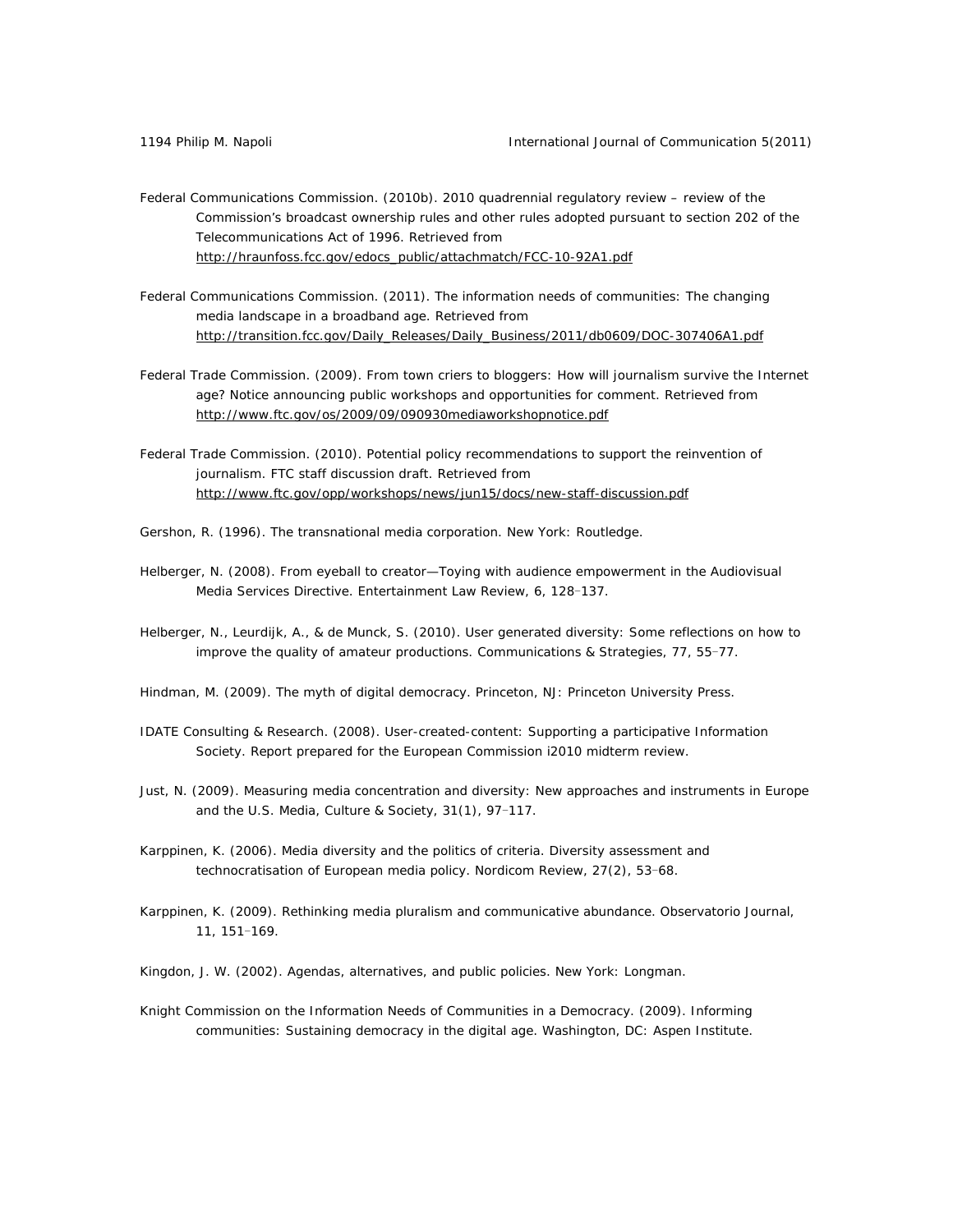- K. U. Leuven, Jonkoping International Business School, Central European University, & Ernst & Young Consultancy. (2009, April*). Independent study on indicators for media pluralism in the member states – Towards a risk-based approach*. Report prepared for the European Commission, Directorate-General Information Society and Media.
- McGonagle, T. (2008). European-level measures for promoting cultural diversity in broadcasting: Quixotic tilting in a new technological era? In P. Letto-Vanamo (Ed.), *Yearbook of Communication Law 2007* (119‒136). Finland: University of Helsinki, Institute of International Economic Law.
- Napoli, P. M. (1999). Deconstructing the diversity principle. *Journal of Communication*, *49*(4), 7‒34.
- Napoli, P. M. (2008, July). *Diversity as an emerging principle of Internet governance*. Paper presented at the annual meeting of the International Association for Media and Communication Research, Stockholm.
- Napoli, P. M. (2009). Media ownership: Lessons from the U.S. *Intermedia*, 37(3), 13-21.
- Napoli, P. M. (2010). Revisiting mass communication and the work of the audience in the new media environment. *Media, Culture & Society*, 32, 505-516.
- Napoli, P. M. (2011). *Audience evolution: New technologies and the transformation of media audiences.* New York: Columbia University Press.
- Napoli, P. M., & Gillis, N. (2006). Rethinking the potential contribution of communications research to communications policy: The case of media ownership. *Journal of Broadcasting & Electronic Media*, 50(4), 671-691.
- Noam, E. (2009). *Media ownership and concentration in America.* New York: Oxford University Press.
- Norris, P., & Ingelhart, R. (2009, September*). Is national diversity under threat? Cosmopolitan communications and cultural convergence*. Paper presented at the annual meeting of the American Political Science Association, Toronto.
- Organisation for Economic Cooperation and Development. (2007). *Participative web and user-created content: Web 2.0, wikis and social networking.*
- Owen, B. M. (2009, July). *Old media policy failures, new media policy challenges*. John M. Olin Program in Law and Economics Working Paper No. 378.
- Pimienta, D. (2005). Linguistic diversity in cyberspace: Models for development and measurement. In UNESCO (Ed.), *Measuring linguistic diversity on the Internet* (pp. 13‒42). Paris: UNESCO.